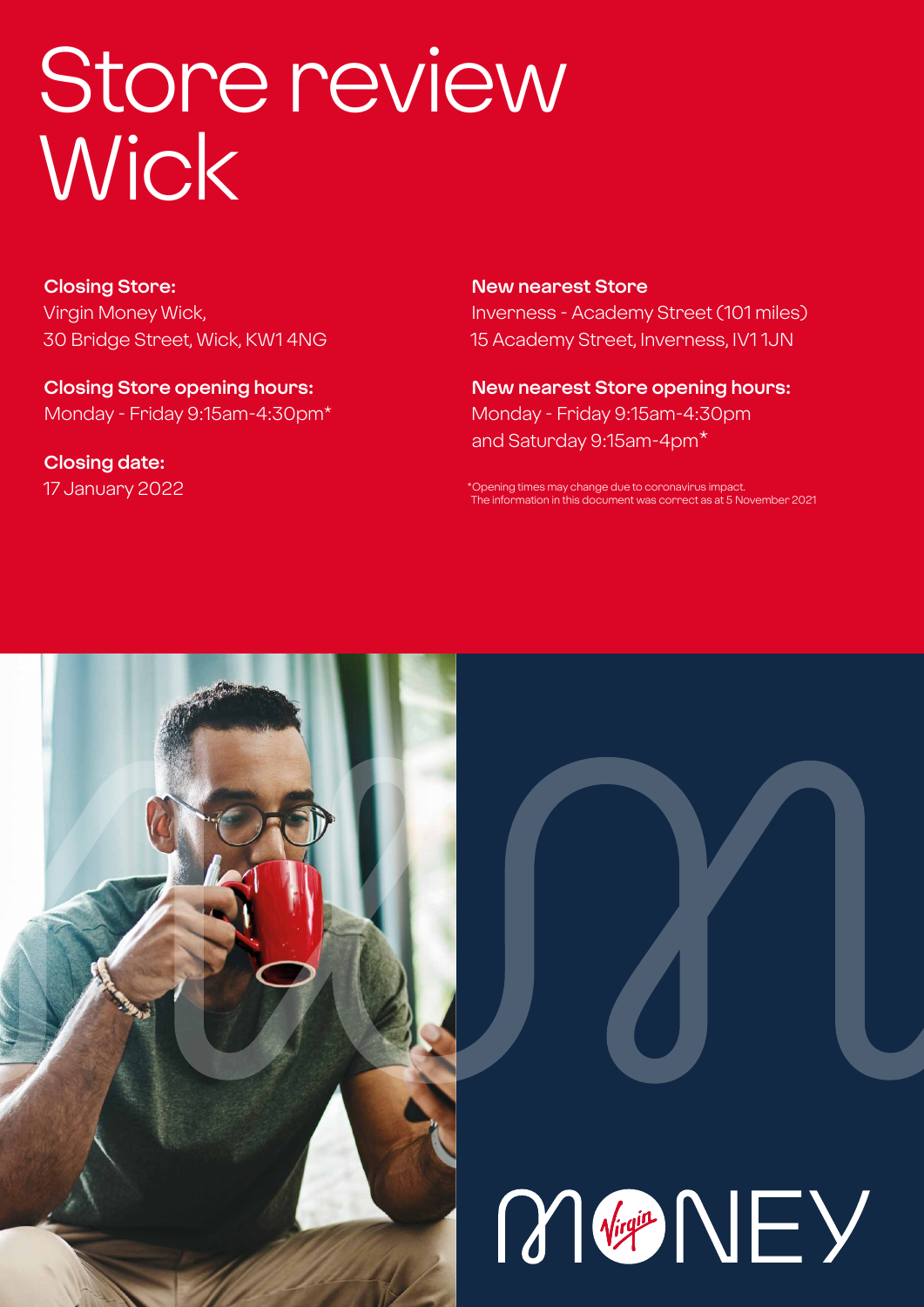# Summary of discussions

This Store review shares the outcome of discussions following the closure announcement for Wick Store. It also contains our contact information if you have any questions or need help before or after the Store closes.

Since the closure announcement, we've been speaking to customers and local stakeholders to find out how we can limit the effects of this closure as much as possible. This has included reaching out to vulnerable and potentially vulnerable customers to offer additional support.

### Why we're closing your Store

More and more customers are taking advantage of our digital services and only visiting Stores when they want to discuss a significant life event. Between April 2019 and July 2021 we've seen digital registrations increase from 48.7% to 57.6% across our personal customers, and daily internet banking and mobile app logins are up 66%.

It's important to balance investment in digital services with making sure our Store network continues to meet the needs of our customers. This means that we've made the difficult decision to close a number of Stores.

This decision has been reached after considerable thought and analysis which includes input from local management.

Our Stores will continue to be a really important part of what we do and we've recently refreshed and revitalised them now that we're one Virgin Money brand.

### Just so you know

When we announced the Wick Store was closing, we published an impact assessment. This provided more information on why we made the decision and ways in which customers could continue to make the most of our banking services. Head to **virginmoney. com/store-closures** or ask in Store to find out more.

# Feedback from customers and local stakeholders

### Customer feedback

Some customers have raised concerns over the closure of the Store and we have received a total of 0.25% complaints about the closure per customers mailed. We've been speaking to them about their personal circumstances and providing information on ways to continue to bank with us. We're confident that the transfer of accounts to the new Store will be smooth and there are alternative ways to bank with us locally or by using our digital services. These include:

- > Should a customer wish to use a Store for general advice or to discuss a product, Inverness Academy Street Store is 101 miles away and Elgin Store is 138 miles away.
- > There are other ATMs in the area that are free to use.
- > Our mobile, internet and telephone banking facilities allow customers to do most day-to-day tasks, like balance checks, viewing transactions, transferring money between accounts, paying bills and cancelling / amending regular payments. Customers can even pay in a cheque on the go.
- > Customers are also able to use our mobile app to make external payments in a number of different ways and we're continuing to make our digital banking services bigger and better.
- > The local full service Post Office is located nearby on 125-127 High Street and provides personal and business customers with an alternative way to do their day-to-day banking transactions, such as cash withdrawals and paying in cash and cheques. Head to **www.postoffice.co.uk/branch-finder** to find other Post Office locations.
- > Customers can get all the information about our products and services, or raise any concerns by calling us on **0800 121 7365**. Our opening times are 7am to 9pm Monday to Saturday and 10am to 5pm on Sundays.

### Stakeholder & community feedback

Donald Cameron MSP, Jamie Halcro-Johnston MSP, and Edward Mountain MSP have written a joint letter to David Duffy complaining the distances to the next nearest Virgin Money Stores are too far to travel and that the Bank should treat remote towns differently when it comes to closures.

Maree Todd MSP has written to raise concerns over the alternative banking options available which are not accessible for many elderly and vulnerable constituents. She has asked Virgin Money to revisit and reconsider the decision.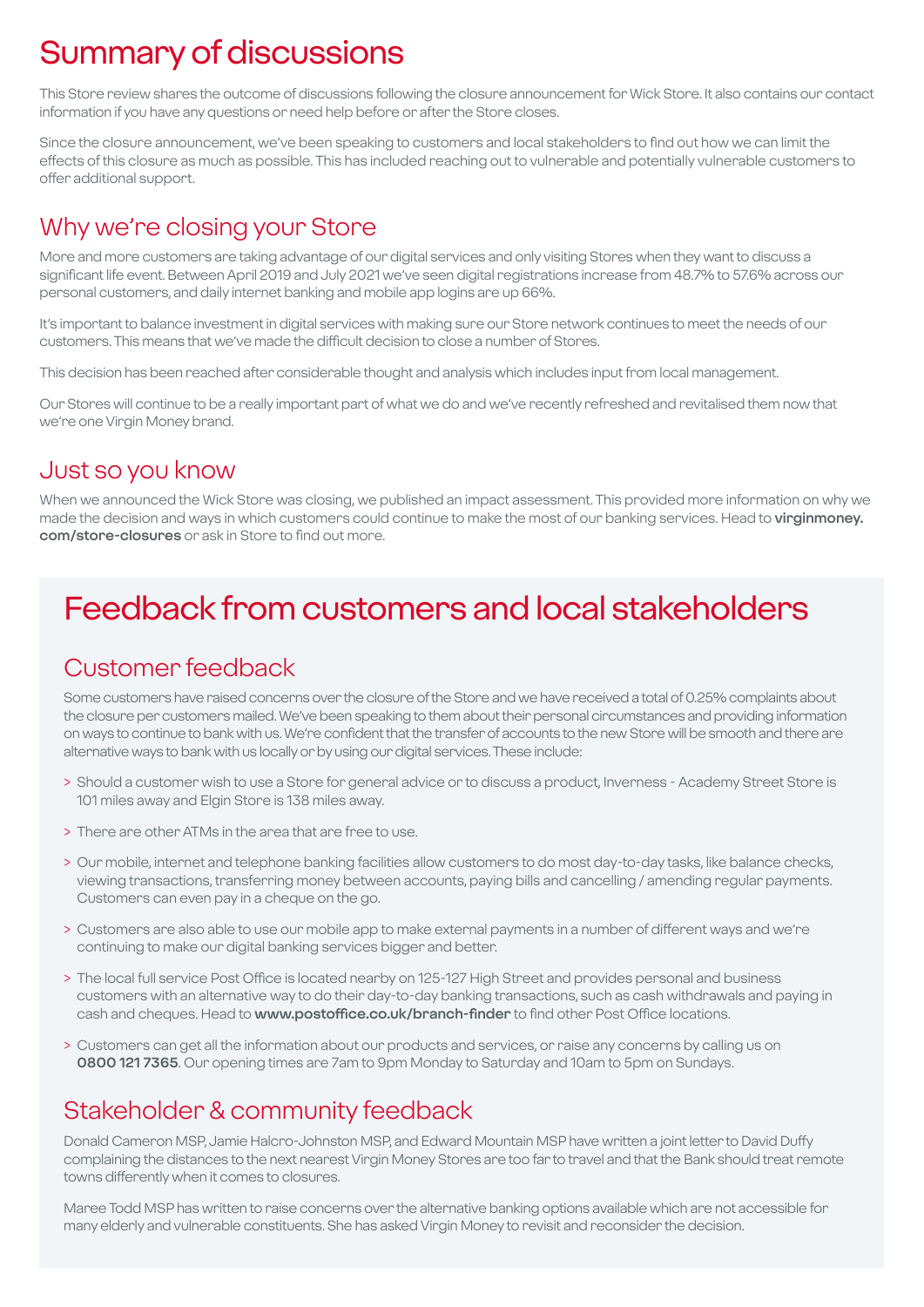### Stakeholder & community feedback continued

Jamie Stone MP referred to Virgin Money's Wick Store closure in a Westminster Hall debate on Access to Cash - Wednesday 20 October 2021 - Hansard - UK Parliament saying "In recent weeks, we heard the sickening announcement that Virgin Money is going to close its branch in Wick. That leaves one bank in the big royal burgh of Wick, Caithness." He also encouraged more work on 'banking hubs' and their roll out.

On 5 October our Store Manager met with the local Post Office Branch Manager, to discuss how the Post Office counter service can support our customers following the Store closure. Regular engagement is planned over the coming weeks to ensure our customers needs are met at the Post Office branch. Our Store Manager and the Post Office Branch Manager have exchanged direct email addresses so that they can remain close and support our customers.

Our Store Manager also made a call to the local Citizens Advice Bureau and spoke with the Manager there to discuss how local customers can continue to bank locally through the Post Office service. Leaflets on our Store closure and the Post Office services have been shared.

### Engagement with customers and local stakeholders

| <b>Stakeholders</b>        | <b>Engagement activities</b>      | <b>Additional notes</b>                                                                                                                                                                                                                                                                                                                                                |
|----------------------------|-----------------------------------|------------------------------------------------------------------------------------------------------------------------------------------------------------------------------------------------------------------------------------------------------------------------------------------------------------------------------------------------------------------------|
| <b>Customers</b>           | Store posters and leaflets        | Live from 30 September 2021.                                                                                                                                                                                                                                                                                                                                           |
|                            | Closure details on our<br>website | Available at virginmoney.com/store-closures                                                                                                                                                                                                                                                                                                                            |
|                            | External media                    | Announcement issued to national and local media outlets.                                                                                                                                                                                                                                                                                                               |
|                            | Direct mailing                    | A letter, 24-hour banking leaflet and Post Office services leaflet sent on 29<br>September 2021. This was issued to all Store customers and customers<br>regularly using the Store.                                                                                                                                                                                    |
|                            |                                   | The mailing included info on the Store closure and how to access all the<br>other ways to bank. This provided customers with a minimum 12 weeks'<br>notice in line with the UK Finance Access to Banking Standard and Financial<br>Conduct Authority (FCA) Guidance.                                                                                                   |
|                            | <b>Customer contact</b>           | We're contacting known vulnerable and potentially vulnerable customers,<br>to see what we can do to support their banking needs after the closure.<br>We'll talk to them about their personal circumstances and ways we can<br>help. This may include arranging a meeting with the nearest Store Manager<br>or walking the route to the nearest Post Office with them. |
|                            |                                   | All customers can attend digital banking sessions either in Store, at a local<br>library or carried out remotely when requested. The Store digital banking<br>sessions are scheduled for 3 November and 15 December 2021.                                                                                                                                              |
|                            |                                   | Corporate Structured Finance and Commercial and Private Relationship<br>Managers will talk to their customers about the closure and make sure<br>they have support in place to meet their banking requirements (e.g. we<br>may be able to set up a cash delivery service for some of our Business<br>customers).                                                       |
| Customer<br>support groups | Email                             | Email sent to local Citizens Advice Bureau on 30 September 2021.                                                                                                                                                                                                                                                                                                       |
|                            |                                   | Email sent to local Chamber of Commerce on 30 September 2021.<br>Email sent to Age Scotland local group, RNIB and FSB regional team on 30<br>September 2021.                                                                                                                                                                                                           |
| <b>Politicians</b>         | Email / letter                    | Email issued to local MP and MSP on 29 September 2021 and local<br>Councillors on 30 September 2021.                                                                                                                                                                                                                                                                   |
| Post Office                | <b>Meetings</b>                   | Following discussions of the closure with the Post Office, they're<br>contacting the nearest three Post Office branches to each closing Store.<br>This is to make sure they're aware of the closure and supplied with extra<br>pay-in envelopes.                                                                                                                       |